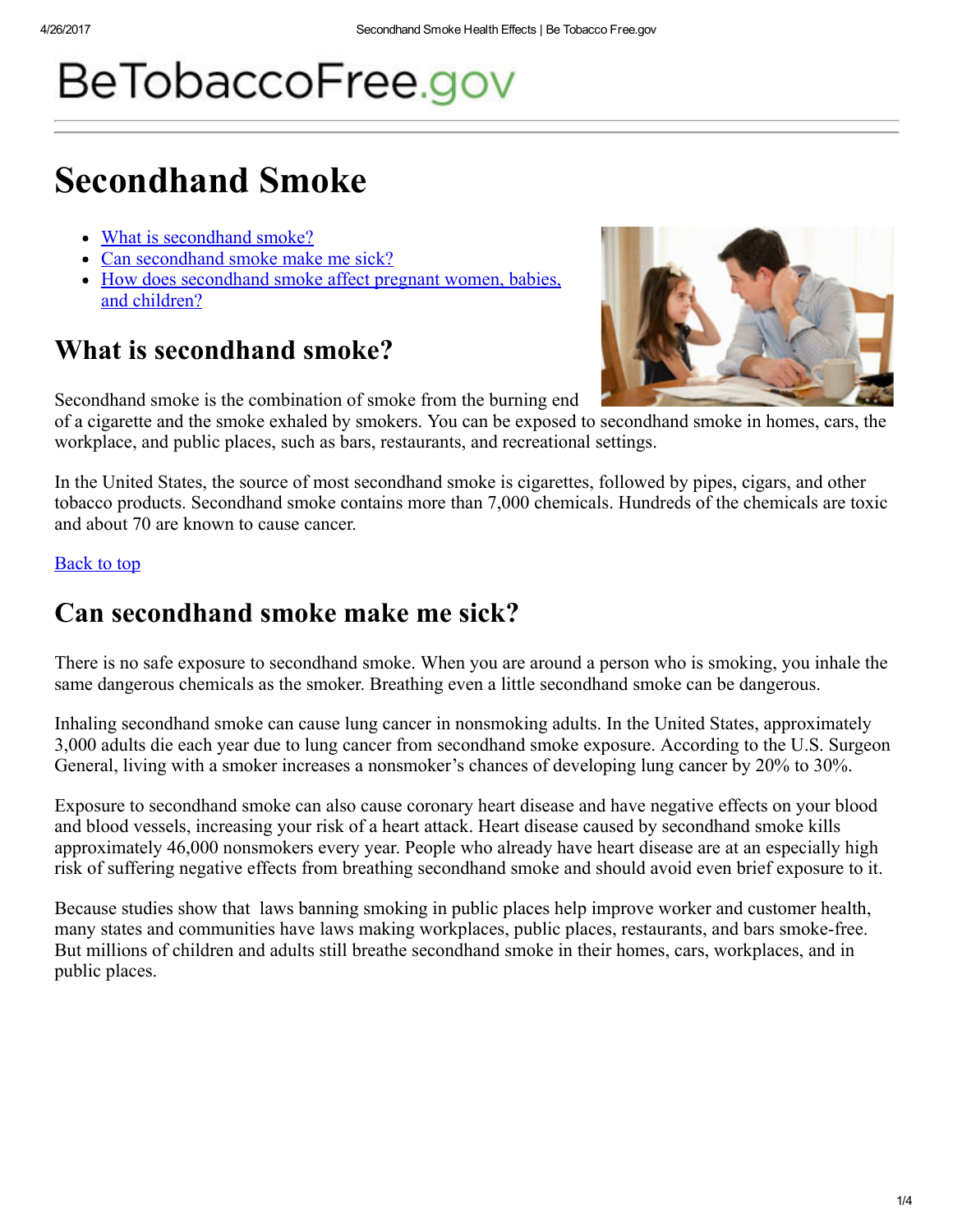

[Infographic](https://betobaccofree.hhs.gov/health-effects/secondhand-smoke/infographic-text.html) text-only version.

### **Back to top**

## <span id="page-1-0"></span>How does secondhand smoke affect pregnant women, babies, and children?

Pregnant women who breathe secondhand smoke are more likely to have lower birth weight babies than women who do not breathe secondhand smoke. Once born, babies who are around cigarette smoke are more likely to:

• Get ear infections